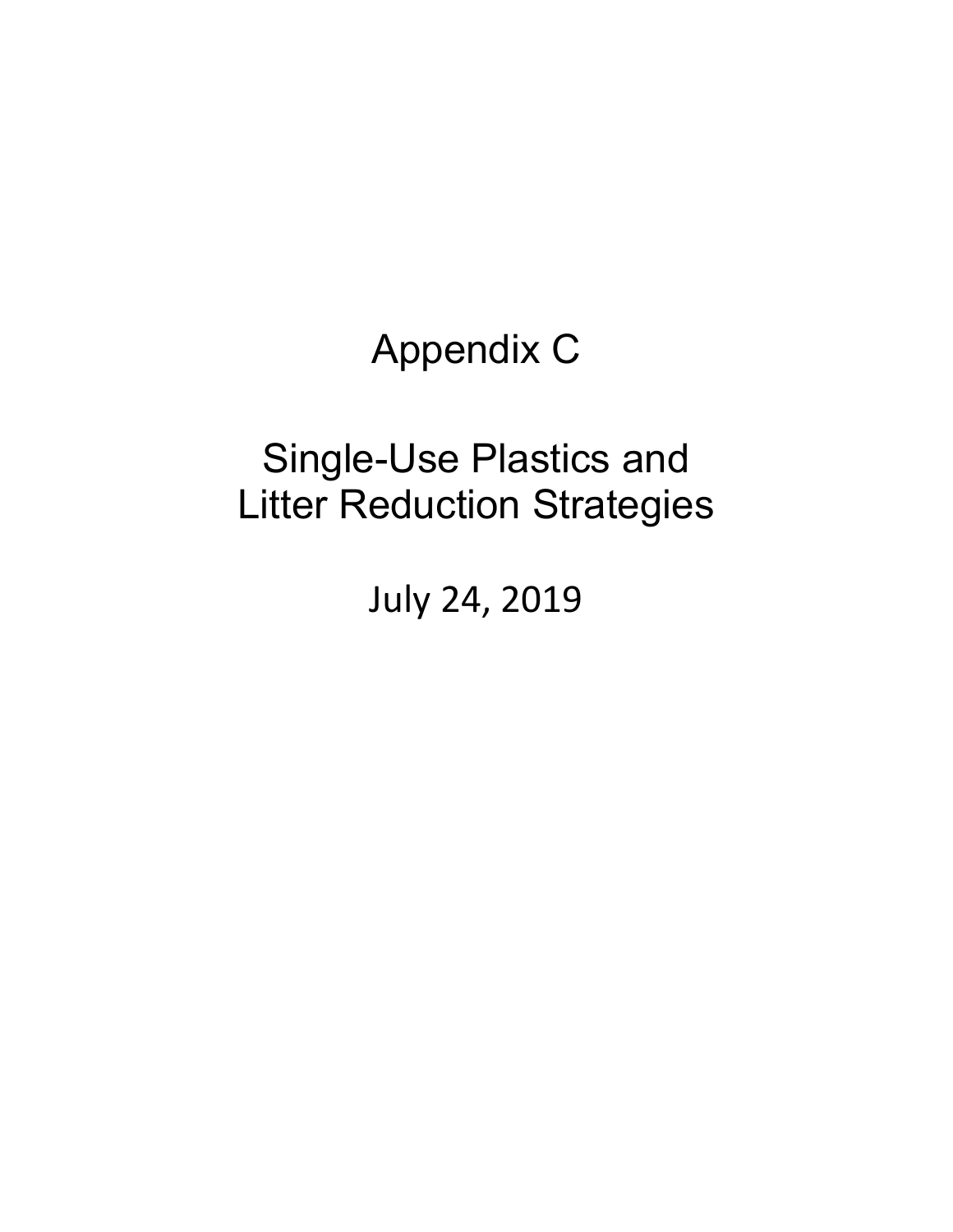### Contents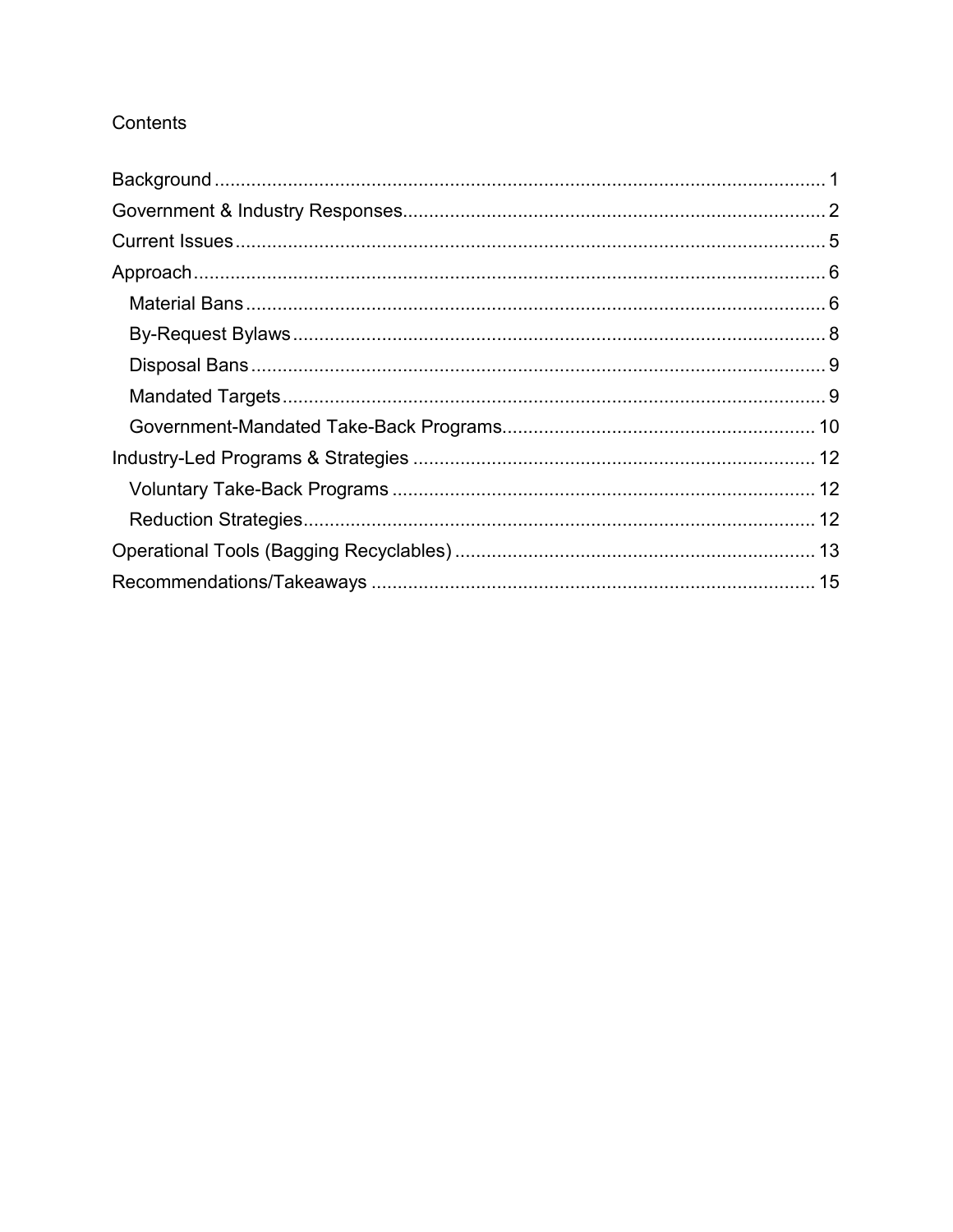# <span id="page-2-0"></span>**Background**

For many years, society has been tackling the issue of litter disposed on roadsides, in parks, beaches and open spaces. For instance, Keep America Beautiful was founded in 1953 as one of the first organizations to tackle litter. It launched the "Crying Indian" public service announcement (PSA) in 1972 to highlight the impacts of litter; the PSA became one of the most successful commercials of all time. [1](#page-16-1)

Litter not only reduces an area's aesthetic value; it also has an adverse effect on animal and marine life. In recent months, the effects of litter on marine life have become a mainstay in social media with whales washing ashore with plastic bags in their stomachs, birds with bottles caps, and turtles with straws in their noses. However, the issue of marine litter is not a new issue. The Great Pacific Garbage Patch, an area in the Pacific Ocean halfway between Hawaii and California, was first discussed in 1988 and was suggested to be an island of plastic waste the size of Texas.

Recent research on the significant ecological and human health impacts of plastics in our environment has galvanized support for action, with particular focus on single-use plastic bags, straws, cutlery, stir sticks and cups. In the United States, more than 240 local governments have passed laws that ban or charge a fee for disposable carryout bags since [2](#page-16-2)007<sup>2</sup> and a similar trend can be observed in Canada.

With the help of social media, the issue of litter and single-use plastics has gone mainstream and the public is demanding action. Governments, especially those situated along the coast or adjacent to water bodies like the Great Lakes, are considering (and in some cases) enacting policy measures and programs to tackle this problem – a problem that is ubiquitous, visible and growing as a result of convenience-oriented consumerism.

In Ontario, the provincial government raised the prospect of addressing single-use plastics in its *Discussion paper on reducing litter and waste in our communities[3](#page-16-3)* and emphasized the need for consistent, coordinated action between all levels of government. On June 7, 2019, the Ontario government appointed a Special Advisor on Recycling and Plastic Waste, Mr. David Lindsay, who has been tasked with preparing a report by the end of July with the following key objectives:

- Standardization across the province of what can be recycled in offices, parks, public spaces and homes;
- Improve diversion rates and increase what materials can be recycled;
- Reduce litter and waste in communities and parks;
- Improve Ontario's Blue Box Program by requiring producers to pay for the recycling of the products they produce, through achieving producer responsibility;
- Maintain or improve frequency of Blue Box collection; and
- When increasing diversion in the residential sector, consider how these policies can also enable diversion in the institutional, commercial and industrial sector.

At the federal level, the Canadian Government announced in June 2019 a plan to ban all harmful single-use plastics as early as 2021. While light on details, the plan is expected to target a similar list to that imposed by the European Union (EU) in its newly approved law which bans the following materials by 2021 $^4\cdot$  $^4\cdot$  $^4\cdot$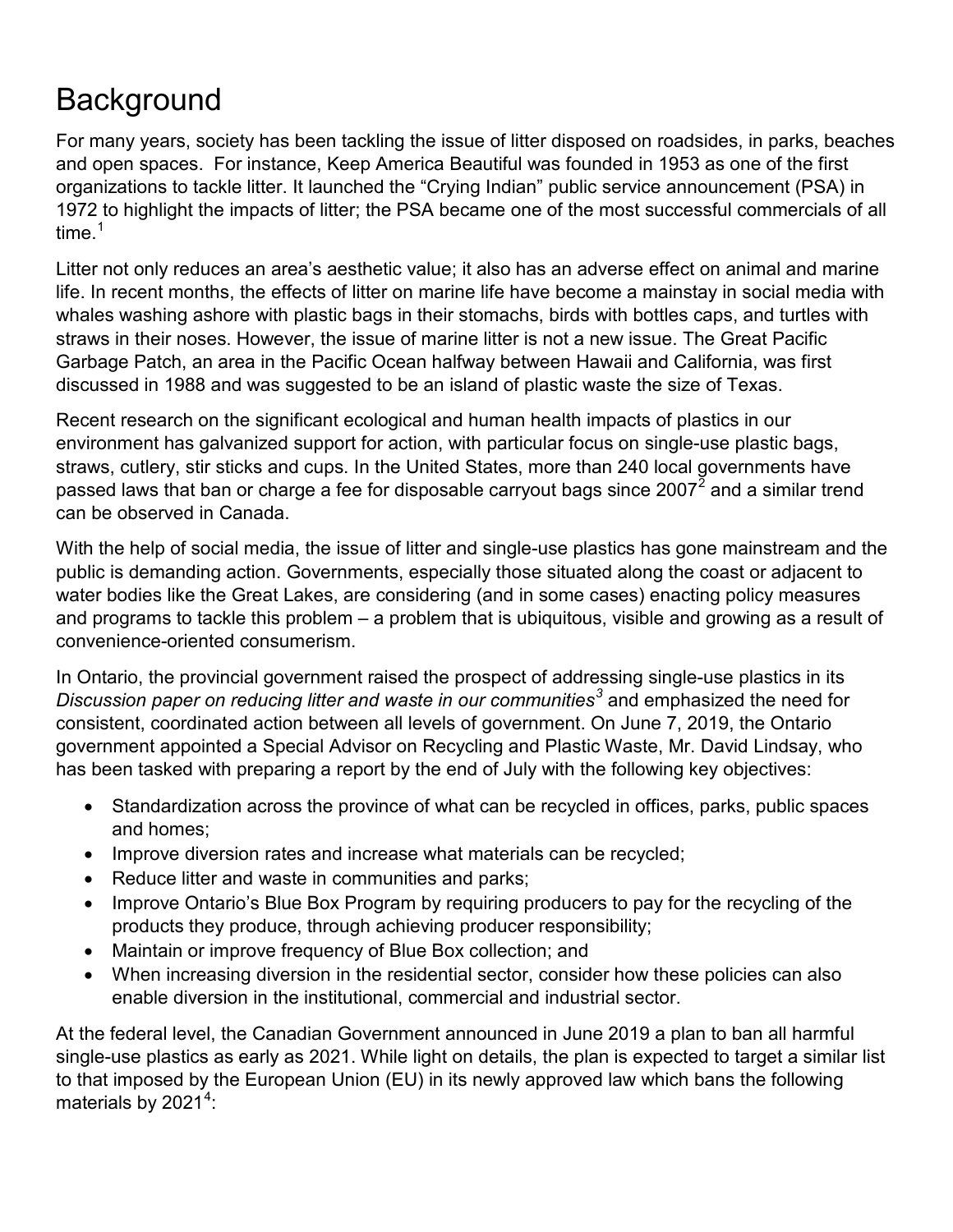- Straws
- Plastic bags
- Cotton swabs
- Plastic balloon sticks
- Drink stir sticks
- Oxo-degradable plastics and food containers
- Expanded polystyrene cups
- Single-use plastic cutlery (forks, knives, spoons and chopsticks)

In addition to government action, industry has been increasing efforts to curb plastic waste and to build a circular flow of materials. These circular initiatives are motivated by the need to maintain a steady and sustainable supply of materials in an increasingly resource-constrained world, by consumer demand for products and packaging with a smaller environmental footprint and to get ahead of government regulation (i.e. avoid material bans, packaging taxes). Summarized in the table below are responses by both government and industry.

# <span id="page-3-0"></span>Government & Industry Responses

Table 1: Summary of government and industry responses to curb plastic waste and support a circular flow of materials

| Government                                                                                                                                                                                                                                                                                                                                                                                                                                                     | <b>Industry</b>                                                                                                                                                                                                                                                                                                                  |  |
|----------------------------------------------------------------------------------------------------------------------------------------------------------------------------------------------------------------------------------------------------------------------------------------------------------------------------------------------------------------------------------------------------------------------------------------------------------------|----------------------------------------------------------------------------------------------------------------------------------------------------------------------------------------------------------------------------------------------------------------------------------------------------------------------------------|--|
| <b>Government of Canada's Ocean Plastic</b><br><b>Charter</b>                                                                                                                                                                                                                                                                                                                                                                                                  | <b>Ellen MacArthur Foundation - The New</b><br><b>Plastics Economy</b>                                                                                                                                                                                                                                                           |  |
| Adopted in June 2019 by Canada, France,<br>Germany, Italy, the United Kingdom, and the<br>European Union. <sup>5</sup>                                                                                                                                                                                                                                                                                                                                         | Aims to bring together key stakeholders<br>(companies, cities, philanthropists, governments,<br>academics, students, NGOs, and citizens) to                                                                                                                                                                                      |  |
| Through a series of non-binding measures, the<br>Charter lays the groundwork to ensure plastics<br>are designed for reuse and recycling, have<br>adequate infrastructure and systems for<br>collection and management, strengthen<br>education and encourage sustainable lifestyles,<br>support and promote research, innovation and<br>new technologies, and encourage coastal and<br>shoreline action through targeted clean-ups and<br>awareness campaigns. | rethink and redesign the future of plastics,<br>starting with packaging. <sup>6</sup>                                                                                                                                                                                                                                            |  |
|                                                                                                                                                                                                                                                                                                                                                                                                                                                                | Initiated the launch of the Global Commitment<br>which mobilized 400+ signatories to start building<br>a circular economy for plastic, including<br>companies representing 20% of all plastic<br>packaging produced globally (e.g. Danone, H&M<br>Group, L'Oréal, PepsiCo, The Coca-Cola<br>Company, and Unilever). <sup>7</sup> |  |
| <b>Ontario Made-in-Ontario Environment Plan</b>                                                                                                                                                                                                                                                                                                                                                                                                                | <b>The Recycling Partnership</b>                                                                                                                                                                                                                                                                                                 |  |
| Released November 2018, the Made-in-Ontario<br>Environment Plan <sup>8</sup> outlines how the provincial<br>government intends to:<br>Help protect Ontario's air, land and water                                                                                                                                                                                                                                                                               | A US-based non-profit organization <sup>10</sup> that<br>leverages funding from 45 different brand owners<br>and retailers to grow curbside recycling through<br>public-private partnerships in the US. The                                                                                                                      |  |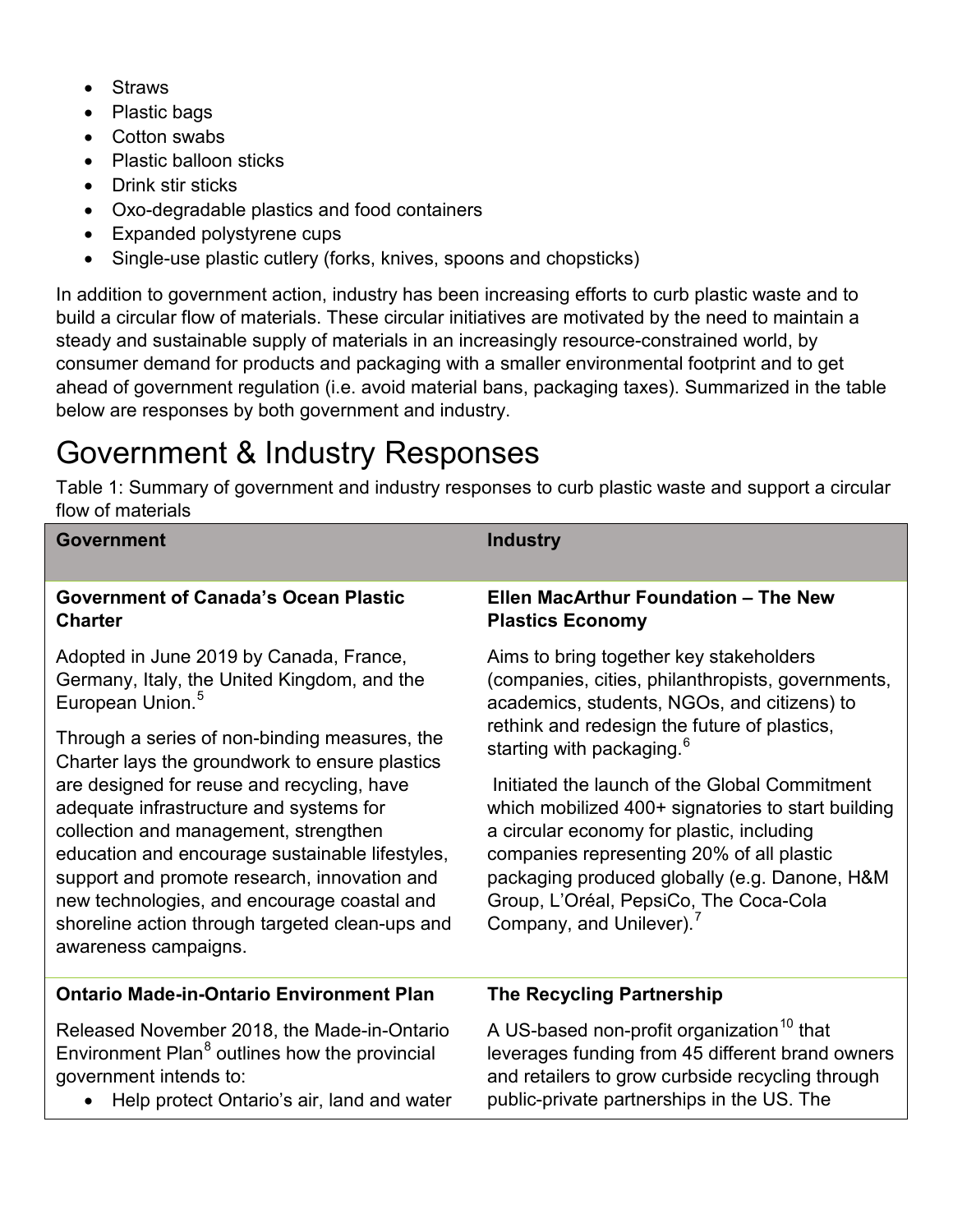### **Government Industry**

- Address litter and reduce waste
- Support Ontarians to continue doing their share to reduce greenhouse gas emissions
- Help communities and families prepare for climate change.<sup>[9](#page-17-3)</sup>

### **Ontario Discussion paper on Reducing Litter and Waste In Our Communities**

Released in March 2019, the discussion paper<sup>[11](#page-17-4)</sup> sets out goals, actions and performance measures and outlines how the government intends to decrease the amount of waste going to landfill and increase the province's overall diversion rate.

It includes eight areas for action:

- 1. Prevent and reduce litter in our neighbourhoods and parks
- 2. Increase opportunities for Ontarians to reduce and divert waste at home, at work and on the go
- 3. Make producers responsible for the waste generated from their products and packaging
- 4. Reduce and divert food and organic waste from households and businesses
- 5. Reduce plastic waste going into landfills and waterways
- 6. Provide clear rules for compostable products and packaging
- 7. Recover the value of resources in waste
- 8. Support competitive and sustainable endmarkets for Ontario's waste

### **EU Single-Use Plastics Directive**

In March 2019, the EU agreed to measures intended to directly tackle marine litter, including:

• A ban on selected single-use products made of plastic for which alternatives exist Recycling Partnership focuses on providing grants for municipalities to deploy single-stream carts and education programs to tackle contamination and recycling issues.

### **CPIA Commitment to recycle 100% of plastics by 2040**

The Canadian Plastics Industry Association (CPIA) and the Chemistry Industry Association of Canada (CIAC) announced waste reduction targets in June 2018<sup>[12](#page-17-5)</sup>:

- A new aspirational goal of 100 per cent of plastics packaging being reused, recycled, or recovered by 2040.
- An aggressive interim goal of 100 per cent of plastics packaging being recyclable or recoverable by 2030.

Similar targets to Plastics Europe and the American Chemistry Council.

### **Loop (Terra Cycle Program)**

Loop is a global circular shopping platform that provides consumers with reusable containers for many household items. There are 81 products ranging from food to laundry detergent that can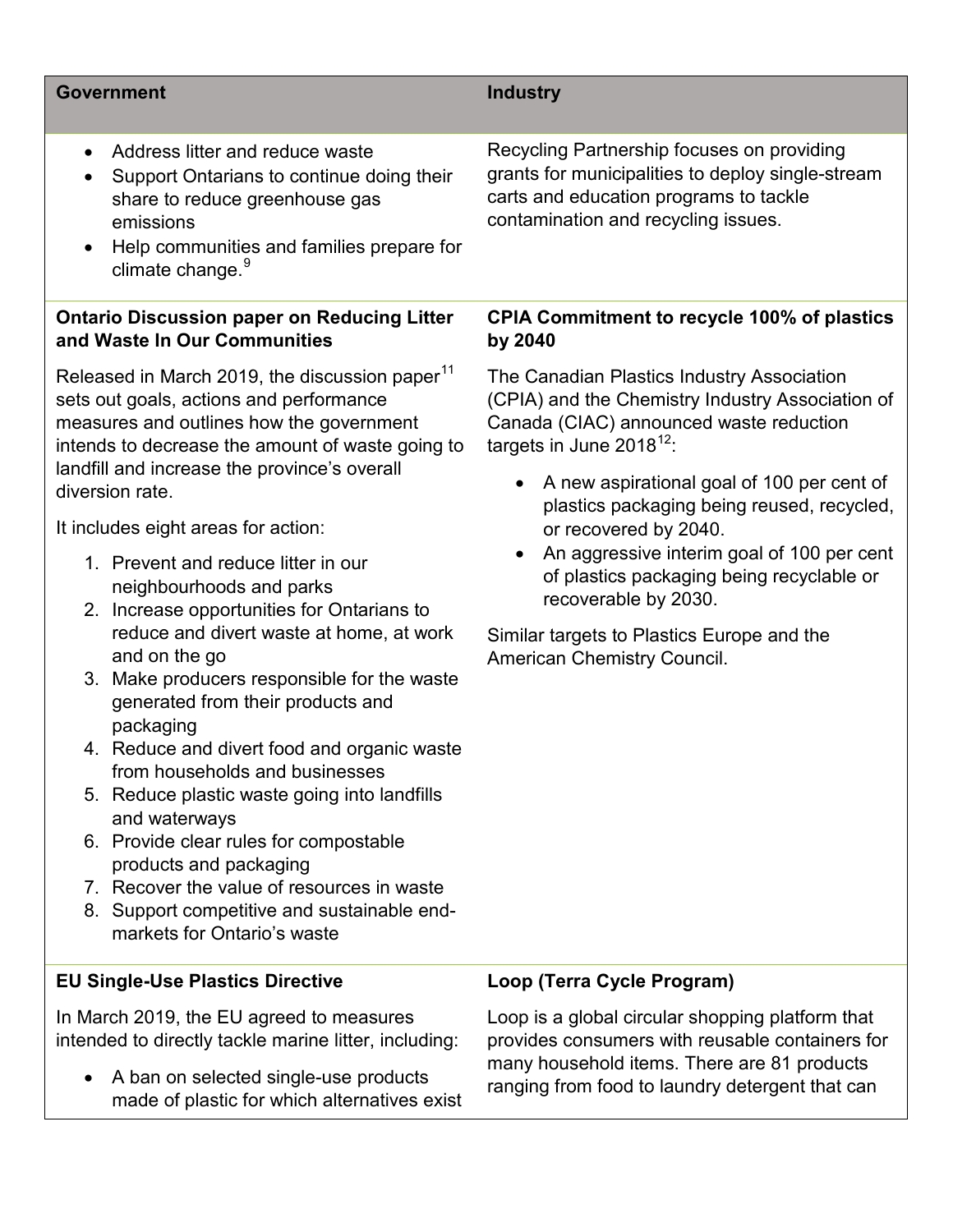| <b>Government</b>                                                                                                                                                                                                                                                                                                                                                                                                                                                                                                                                                | <b>Industry</b>                                                                                                                                                                                                                                                                                                                                                                                                                                                                                                                                                              |
|------------------------------------------------------------------------------------------------------------------------------------------------------------------------------------------------------------------------------------------------------------------------------------------------------------------------------------------------------------------------------------------------------------------------------------------------------------------------------------------------------------------------------------------------------------------|------------------------------------------------------------------------------------------------------------------------------------------------------------------------------------------------------------------------------------------------------------------------------------------------------------------------------------------------------------------------------------------------------------------------------------------------------------------------------------------------------------------------------------------------------------------------------|
| on the market: cotton bud sticks, cutlery,<br>plates, straws, stirrers, sticks for balloons,<br>as well as cups, food and beverage<br>containers made of expanded polystyrene<br>and on all products made of oxo-<br>degradable plastic.<br>Measures to reduce consumption of food<br>containers and beverage cups made of<br>plastic and specific marking and labelling<br>of certain products.<br><b>Extended Producer Responsibility</b><br>schemes covering the cost to clean-up<br>litter, applied to products such as tobacco<br>filters and fishing gear. | be purchased through Loop. <sup>14</sup>                                                                                                                                                                                                                                                                                                                                                                                                                                                                                                                                     |
| A 90% separate collection target for plastic<br>bottles by 2029 (77% by 2025) and the<br>introduction of design requirements to connect<br>caps to bottles, as well as target to incorporate<br>25% of recycled plastic in PET bottles by 2025<br>and 30% in all plastic bottles by 2030. <sup>13</sup>                                                                                                                                                                                                                                                          |                                                                                                                                                                                                                                                                                                                                                                                                                                                                                                                                                                              |
| <b>Municipal Bans on Single-Use Plastics</b>                                                                                                                                                                                                                                                                                                                                                                                                                                                                                                                     | <b>Alliance to End Plastic Waste</b>                                                                                                                                                                                                                                                                                                                                                                                                                                                                                                                                         |
| Several municipal level governments are taking<br>action or responding with plans to take action to<br>address single-use plastics. Table 2 provides a<br>summary of municipalities and their actions<br>including Newfoundland and Labrador, Prince<br>Edward Island, Montreal, Vancouver, Tofino<br>(British Columbia), Los Angeles (California, US).                                                                                                                                                                                                          | Not-for-profit organization 15 that includes<br>companies along the plastics value chain<br>(companies that make, use, sell, process, collect,<br>and recycle plastics). Membership represents<br>global companies from around the world. The<br>Alliance partners with the finance community,<br>government and civil society, and has committed<br>over \$1.0 billion over the next five years to help<br>end plastic waste in the environment through<br>Infrastructure development, investment in new<br>technologies, education/engagement and<br>targeted clean-ups.16 |

As litter can be generated from a variety of sources and has several underlying causes, it is not a straightforward problem to tackle. There is not yet consensus on the most effective approach for dealing with it. However, it is becoming clear that no one measure will solve the problem but rather a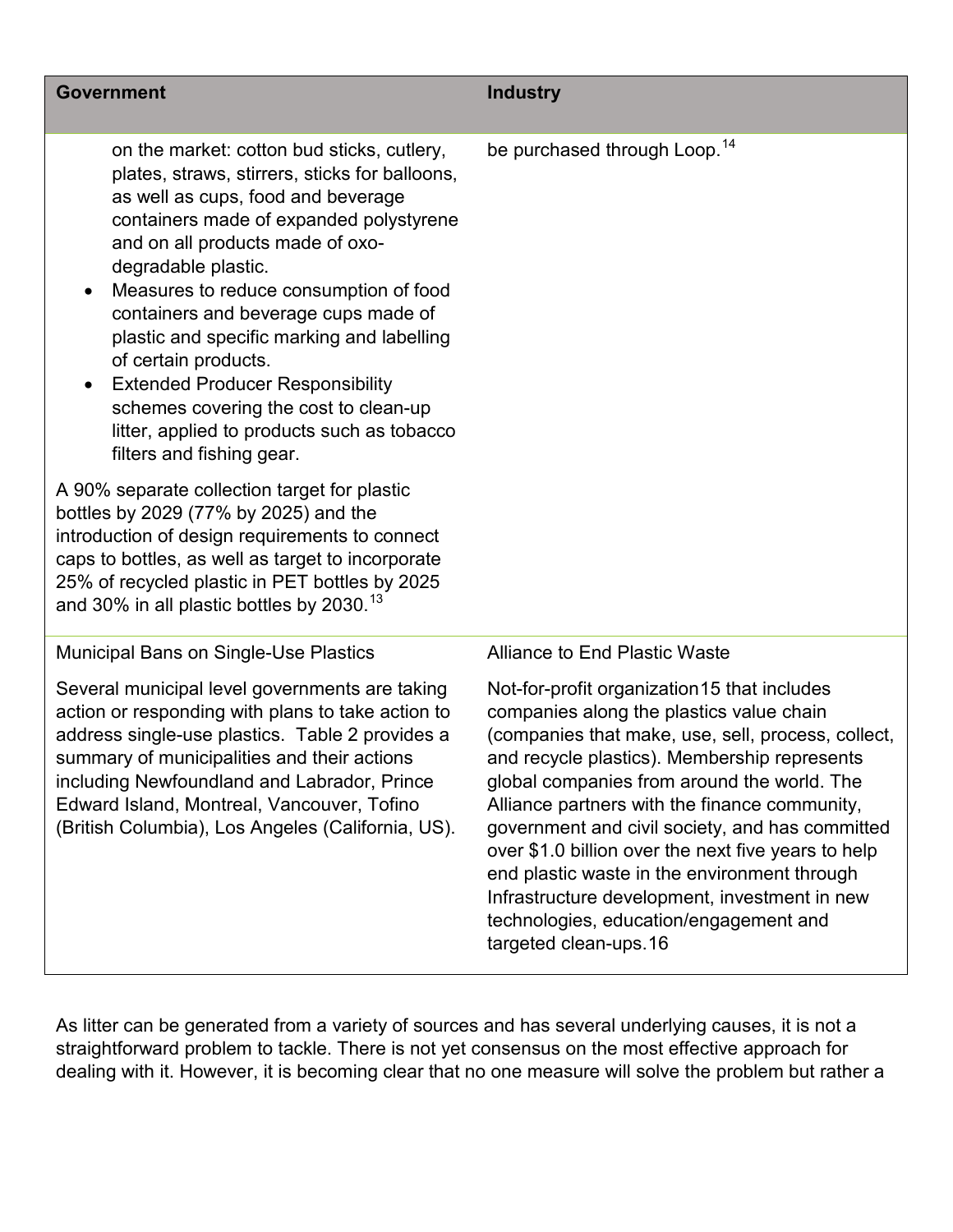complementary suite of approaches is needed to achieve measurable reduction while avoiding unintended consequences.

# <span id="page-6-0"></span>Current Issues

Litter consists of a wide range of materials that are improperly managed. These materials include:

- Cigarette butts
- Single-use plastics / take-out containers
- Beverage containers
- Coffee cups
- Tires

These materials tend to be consumed away from homes and are often disposed incorrectly (i.e. on streets, parks, beaches, etc.) due to limited or inconvenient access to bins. However, litter can also be generated from other sources including:

- Overflowing waste and recycling bins
- Tipped over garbage and recycling bins
- Improper practices at disposal sites (e.g. ineffective containment at landfills)
- Improper practices at recycling facilities

In many cases, an infrastructure deficiency is a contributing factor to the problem. Understanding why materials are entering the environment is the first step to formulating a plan to reduce litter. York Region and its local municipal partners could consider the following strategies to identify the root causes of litter within the Region:

- 1. Engage waste collectors in providing feedback on overflowing waste bins to identify where more infrastructure is needed.
- 2. Gather information from bylaw enforcement staff and roads crews (Public Works) to identify litter 'hotspots' and possible causes (e.g. nearby multi-residential building with deficient recycling program).
- 3. Initiate a hotline/online reporting through the Region or local municipal partner websites or app for members of the public to use to report litter 'hotspots'. For example, the Environmental Protection Authority Victoria in Australia has developed an app for residents to report litter<sup>17</sup>. Similar apps for reporting crime<sup>[18](#page-17-11)</sup> and potholes<sup>[19](#page-17-12)</sup> have been developed by Ontario municipalities and can be customized or developed for reporting litter. Send bylaw officers to investigate.
- 4. Track number of days and areas with tipped over bins due to windy days.

### **Avoiding Unintended Consequences**

Policy measures aimed at reducing the use of a specific material or package may inadvertently lead to the increased consumption of an alternative that is also problematic. This phenomenon is known as substitute effects. For instance, Portland, Oregon reported a 491% increase in use of paper bags after their ban of bags thinner than 4 mils (0.10 mm or 0.004 inches) came into effect in 2011. As stated in Vancouver's Single-Use Item Reduction Strategy By-law Consultation Update, while paper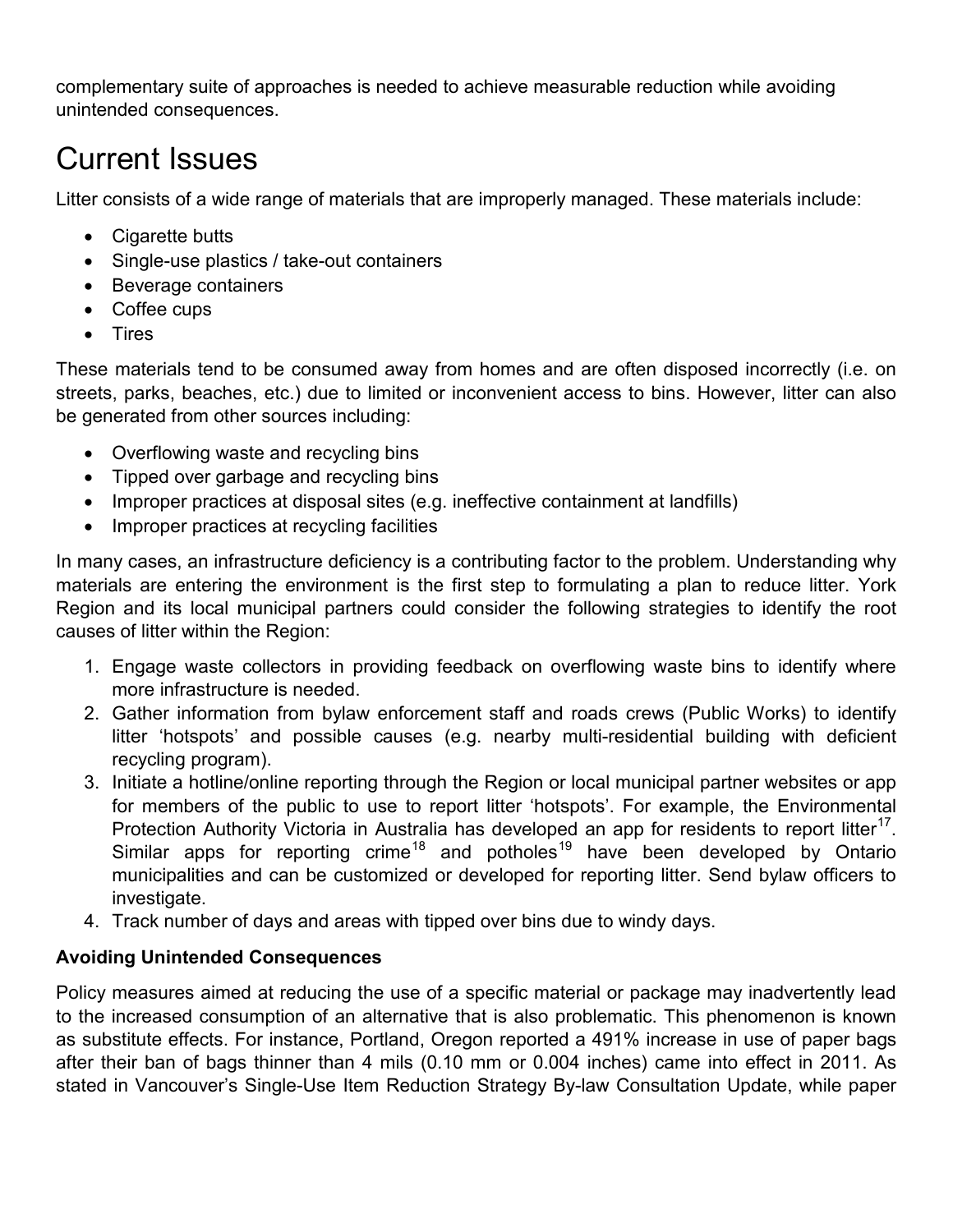bags are compostable in the right conditions, even when littered, their carbon footprint is four times higher than plastic bags.  $20$ 

Reusable bags, another substitute to single-use plastic bags, require more resources to make and manage and typically are disposed in residual waste stream i.e., landfill or EFW facility at end-of-life. According to a study by the Danish government, an organic cotton bag needs to be reused 20,000 times, equivalent to using the same bag everyday (365 days) for approx. 55 years, before it can be considered environmentally superior to plastic carryout bags when environmental impacts including greenhouse gas emissions, water consumption, damage to ecosystems and air pollution are taken into account.<sup>[21](#page-17-14)</sup> A study published this year in the Journal of Environmental Economics and Management found that the purchase of small trash bags increases by 120% following the ban of disposable carryout bags which are made of thicker plastic.<sup>[22](#page-17-15)</sup> These findings are not necessarily intuitive to the general public but must be considered during policymaking.

Even if a substitute is environmentally preferable, it can still find its way into the environment if infrastructure deficiencies are not addressed. Paper straws are an example. If infrastructure deficiencies exist, like lack of garbage bins or overflowing bins, the proliferation of plastic straws in the environment will simply be replaced by paper straws, which in some cases are designed with wetstrength properties to prevent them from disintegrating in a beverage. That same property means some straws may take 6 months to break down in rivers and streams.

## <span id="page-7-0"></span>Approach

An online review of regulatory measures from other jurisdictions as well as voluntary initiatives undertaken by industry was conducted. The findings are categorized along the following spectrum. Measures on the far left require the least amount of effort on behalf of York Region and its local municipal partners and are easiest to implement. Measures to the right require more effort to design, implement, and enforce:



### <span id="page-7-1"></span>**Material Bans**

**Description:** In response to growing concerns regarding single-use plastic waste, several jurisdictions have banned the sale of targeted materials. Material bans prevent the sale of these products requiring retailers and consumers to find alternatives. Enforcement is typically complaintdriven and escalating fines are often used to encourage compliance. In some cases, a grace period will be given to businesses to get used to the new policy before fines/sanctions take effect.

Summarized in the table below are examples of communities that have implemented or are considering a material ban focusing on single-use plastics: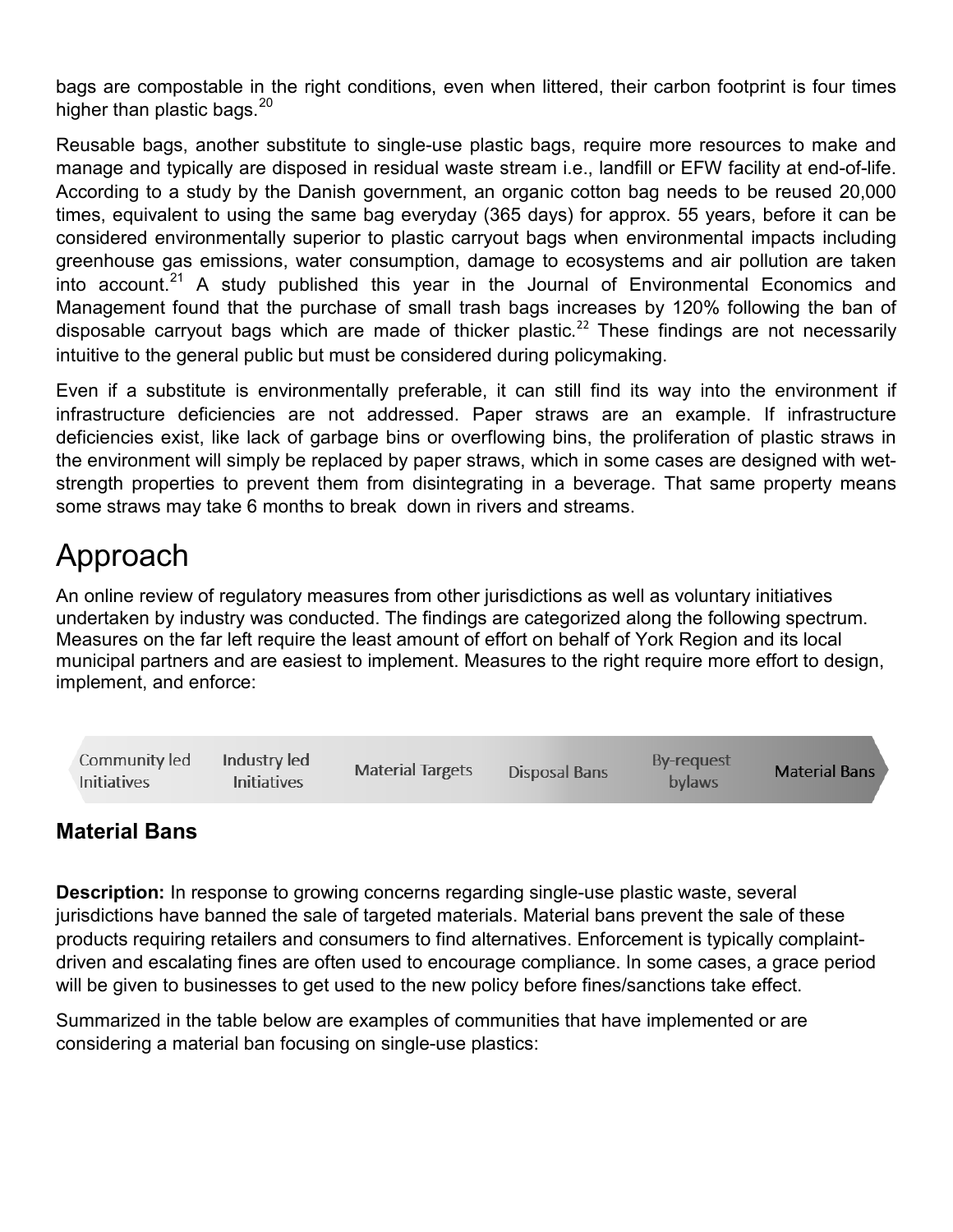Table 2: Select Material Ban Policies

| <b>Jurisdiction</b>  | <b>Targeted</b> | <b>Policy Details</b>                                                          |
|----------------------|-----------------|--------------------------------------------------------------------------------|
|                      | Material(s)     |                                                                                |
| Newfoundland         | Plastic         | Provincial government amended the Environmental Protection Act to              |
| & Labrador           | bags            | allow regulations to be drafted that will ban the distribution of retail       |
|                      |                 | plastic bags. The regulations are expected to address how long                 |
|                      |                 | businesses and industry will need to adjust to the change; what types          |
|                      |                 | of alternatives people will have available instead of the plastic retail       |
|                      |                 | bags; whether to require a fee on alternatives to limit their                  |
|                      |                 | overconsumption; and which exceptions will apply. To date no                   |
|                      |                 | regulations have been posted nor has a timeline been introduced. <sup>23</sup> |
| <b>Prince Edward</b> | Plastic         | Act prohibits a business from providing plastic checkout bags to               |
| Island               | bags            | customers.                                                                     |
|                      |                 | Took effect July 1, 2019                                                       |
|                      |                 | No biodegradable or compostable checkout bags<br>$\bullet$                     |
|                      |                 | Paper bags are an option (min. charge of \$0.15 per bag) or                    |
|                      |                 | reusable checkout bags (min. charge of \$1.00 per bag)                         |
|                      |                 | Limited exemptions include bags used to protect prepared foods,                |
|                      |                 | loose items, food safety, medications, dry cleaning or some bulk               |
|                      |                 | items <sup>24</sup>                                                            |
| Montreal             | Plastic         | Took effect January 1, 2018. Bylaw prohibits retailers from providing          |
|                      | bags            | the following bags:                                                            |
|                      |                 | Conventional plastic shopping bags (a thickness of less than 50<br>$\bullet$   |
|                      |                 | microns)                                                                       |
|                      |                 | Oxo-degradable, oxo-fragmentable, biodegradable shopping bags,                 |
|                      |                 | regardless of thickness <sup>25</sup>                                          |
| Vancouver            | Foam cups       | Council adopted a by-law to ban foam cups and foam containers in               |
|                      | Foam            | April 2019. Set to begin Jan 1, 2020. By Nov 2019, staff will present          |
|                      | containers      | by-law requirements for plastic straws, plastic and paper shopping             |
|                      | Plastic         | bags, disposable cups, and utensils to Council. If approved, a ban on          |
|                      | straws          | unnecessary use of plastic straws will begin April 2020 (with                  |
|                      |                 | exemptions - accessibility, health care facilities). <sup>26</sup>             |
| Tofino, British      | Plastic         | No plastic bags or plastic straws may be sold or provided by<br>$\bullet$      |
| Columbia             | bags            | businesses (exemptions apply)                                                  |
|                      | <b>Plastic</b>  | Prohibits "Biodegradable" or "Compostable" plastic bags and                    |
|                      | straws          | straws as they do not adequately decompose in a landfill or the                |
|                      |                 | environment                                                                    |
|                      |                 | Includes fee on paper and reusable bags (25 cents and \$2                      |
|                      |                 | respectively) to prevent negative substitute effects                           |
|                      |                 | Bylaw Exemptions: Single-use plastic bags can be used to<br>$\bullet$          |
|                      |                 | package loose bulk items; contain or wrap fresh or frozen meat,                |
|                      |                 | poultry or fish; wrap flowers; protect baked goods and non-                    |
|                      |                 | packaged foods; contain prescription drugs; contain large items                |
|                      |                 | that cannot easily fit into a reusable bag.                                    |
|                      |                 | Permits voluntary plastic bag take-back program. Customers may                 |
|                      |                 | bring back a disposable bag to a business so that it may be reused             |
|                      |                 | by other customers. <sup>27</sup>                                              |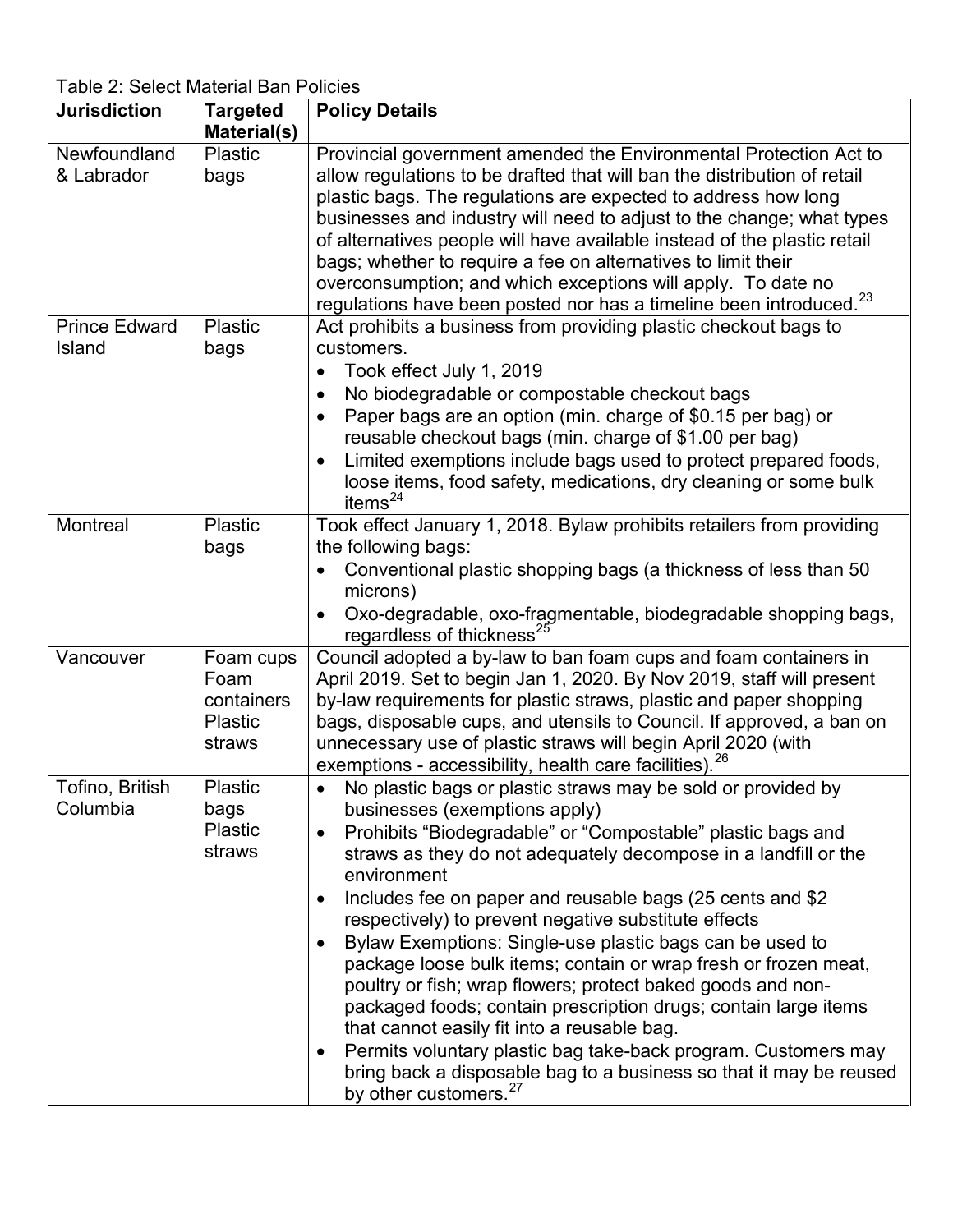| ' Los Angeles,<br>California, US | Plastic<br>bags | Ban on plastic bags took effect in 2013 |
|----------------------------------|-----------------|-----------------------------------------|
|----------------------------------|-----------------|-----------------------------------------|

**Opportunity:** A complementary suite of policy tools are needed to minimize substitute effects. A ban alone is insufficient and can be harmful. Tofino staff conducted rigorous consultation with local businesses and stakeholders and carefully considered the lifecycle impacts of their policy choices to minimize negative substitute effects. Tofino staff is recommending combining the ban on single-use plastic bags with a fee on paper and reusable bags (25 cents and \$2 respectively) and investing in education and engagement<sup>28</sup>. Combining a ban and a fee has become common practice.

Research has shown that communities with plastic bag bans often see a dramatic increase in the sale of small, kitchen-sized garbage bags as people still require liners for their garbage bins.<sup>[29](#page-17-22)</sup> These bags are typically made of thicker plastic than carryout bags potentially adding to the amount of plastics in landfills.

Material bans are an extreme policy measure that in the case of single-use plastics will not have a measurable impact on overall waste reduction. However, these items are highly visible and oftentimes used daily by consumers. Banning them sends a strong signal to consumers that their consumption habits are not sustainable. This may have beneficial effects on other lifestyle choices.

### <span id="page-9-0"></span>**By-Request Bylaws**

Rather than an outright ban, some jurisdictions have opted for by-request bylaws whereby businesses are only permitted to provide single-use items like plastic bags or straws if the customer asks for one.

Los Angeles, as an example, passed a 'Plastic Straws on Request' ordinance which took effect in April 2019. It requires sit-down restaurants and fast food chains to withhold plastic beverage straws unless a customer requests them. Initially, it affects businesses with more than 26 employees but will expand to include all restaurants by October 1, 2019. The new rules will be enforced using a "complaint-driven" approach with written notices issued for the first and second violations, followed by \$25 fines per day, capped at \$[30](#page-17-23)0 per year. $^{\rm 30}$  This policy builds upon the State of California's law that prohibits full-service, dine-in restaurants from offering plastic straws to customers unless they are requested.

In Canada, the City of Toronto has put forth "by-request" bylaws as a possible policy option in their public consultation on single-use and takeaway items.<sup>[31](#page-17-24)</sup> Vancouver, however, considered a byrequest bylaw for straws but opted not to go this route. After consultation and feedback, City staff concluded that a by-request bylaw was impractical and may not sufficiently address plastic straw litter $32$ 

**Opportunity:** By-request bylaws are fairly straight-forward to implement compared to other policy options and can serve to normalize more sustainable consumption practices with less regulatory burden. A by-request bylaw for single-use plastics could be used to prepare residents and businesses for an outright ban of the same materials at a later date.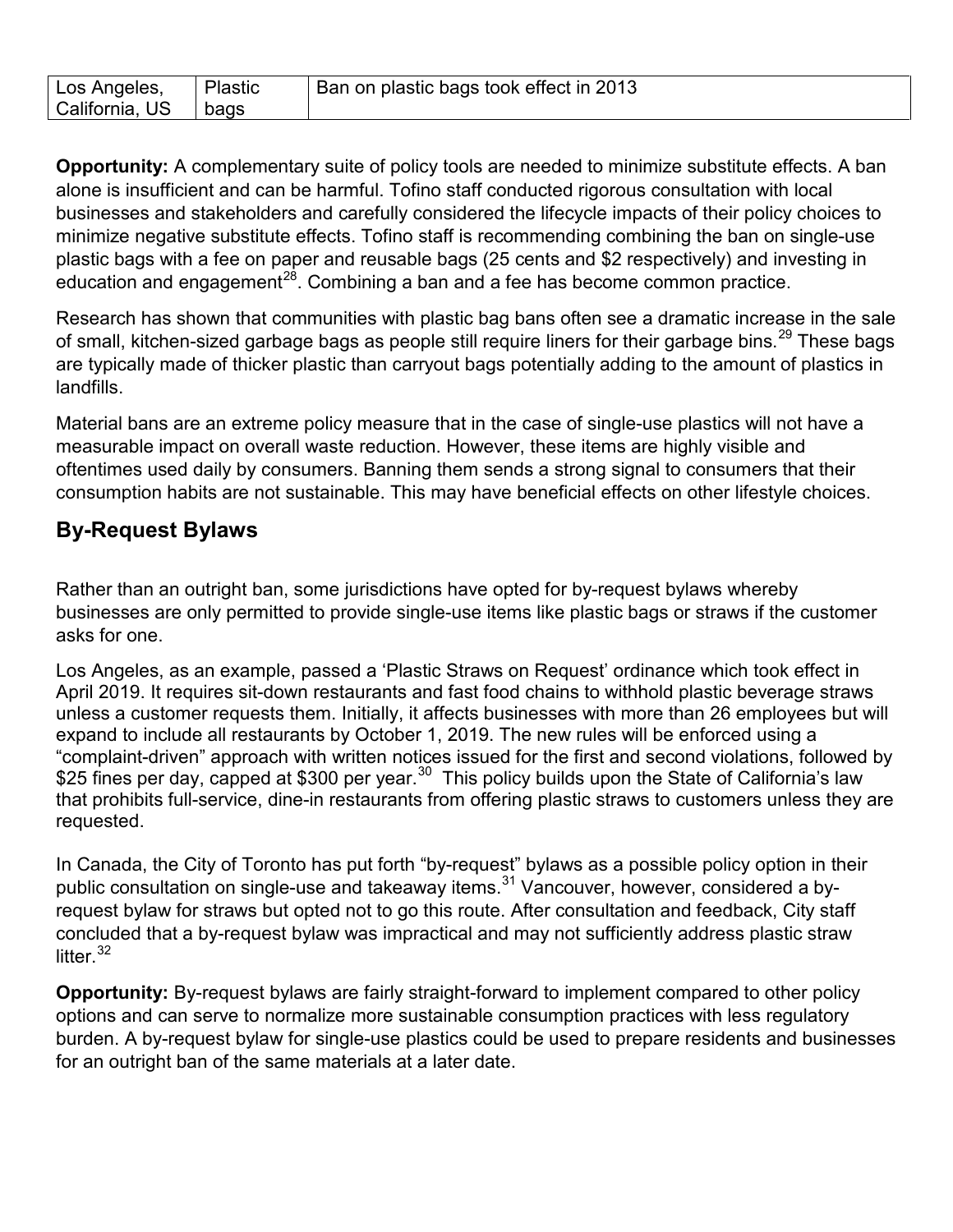### <span id="page-10-0"></span>Disposal Bans

**Description:** Disposal bans, also sometimes referred to as landfill bans, are aimed at banning a specific material at a site of disposal. Typically, a disposal ban will target hazardous wastes, organic materials and some recyclable materials. It requires waste service providers to ensure targeted materials are effectively recycled or diverted. In its public consultation, the City of Toronto framed a disposal ban slightly differently. An option was put forth where loads containing single-use and takeaway items exceeding a stated threshold would be charged an additional fee. $^{33}$  $^{33}$  $^{33}$ 

Jurisdictions with disposal bans include:

- Nova Scotia (recyclable and organic materials)
- Metro Vancouver (recyclable materials, organics materials, hazardous waste, WEEE)
- Nanaimo (C&D waste, recyclable materials, organic materials)

As an example, Metro Vancouver first introduced a disposal ban on corrugated cardboard in 1997 and expanded its list of banned materials to include food scraps and clean wood in 2015. Most recently, they introduced a ban on expanded polystyrene packaging in July 2018. The disposal ban is enforced at Metro Vancouver and City of Vancouver disposal facilities, where each load is inspected by staff for banned materials. Surcharges are applied if banned materials are found within the load<sup>[34](#page-17-27)</sup>.

**Opportunity:** Disposal bans can be very effective at keeping designated items out of landfill and promoting new channels for recycling and diversion. Municipalities considering disposal bans should, however, prepare for the possibility that illegal dumping may increase for designated materials immediately after the policy is launched. Incidents of illegal dumping will typically decline over the longer term but allocating resources for enforcement and cleanup may be necessary in the short term.

### <span id="page-10-1"></span>Mandated Targets

**Description:** Jurisdictions with Extended Producer Responsibility (EPR) programs typically mandate recycling and/or recovery targets for obligated materials. In Ontario, a recycling target of 60% $^{35}$  $^{35}$  $^{35}$  was set for all household printed paper and packaging (PPP) materials. The EU Commission, as part of their Waste Directive took a further step by setting material specific targets for paper, plastics, metals, and glass.

In 2018, the EU Commission introduced new rules on single-use plastics that set a target specifically for plastic bottles requiring a 90% collection rate by 2029. It also requires the recovery of bottle caps (i.e. tethered caps).

**Opportunity:** Typically, mandated targets are not set by local governments. York Region and its local municipal partners can influence targets at the provincial level by staying engaged in the consultation on transition to Individual Producer Responsibility (IPR) currently underway and by submitting comments. Setting targets independently of this process may be excessively complicated to oversee and enforce.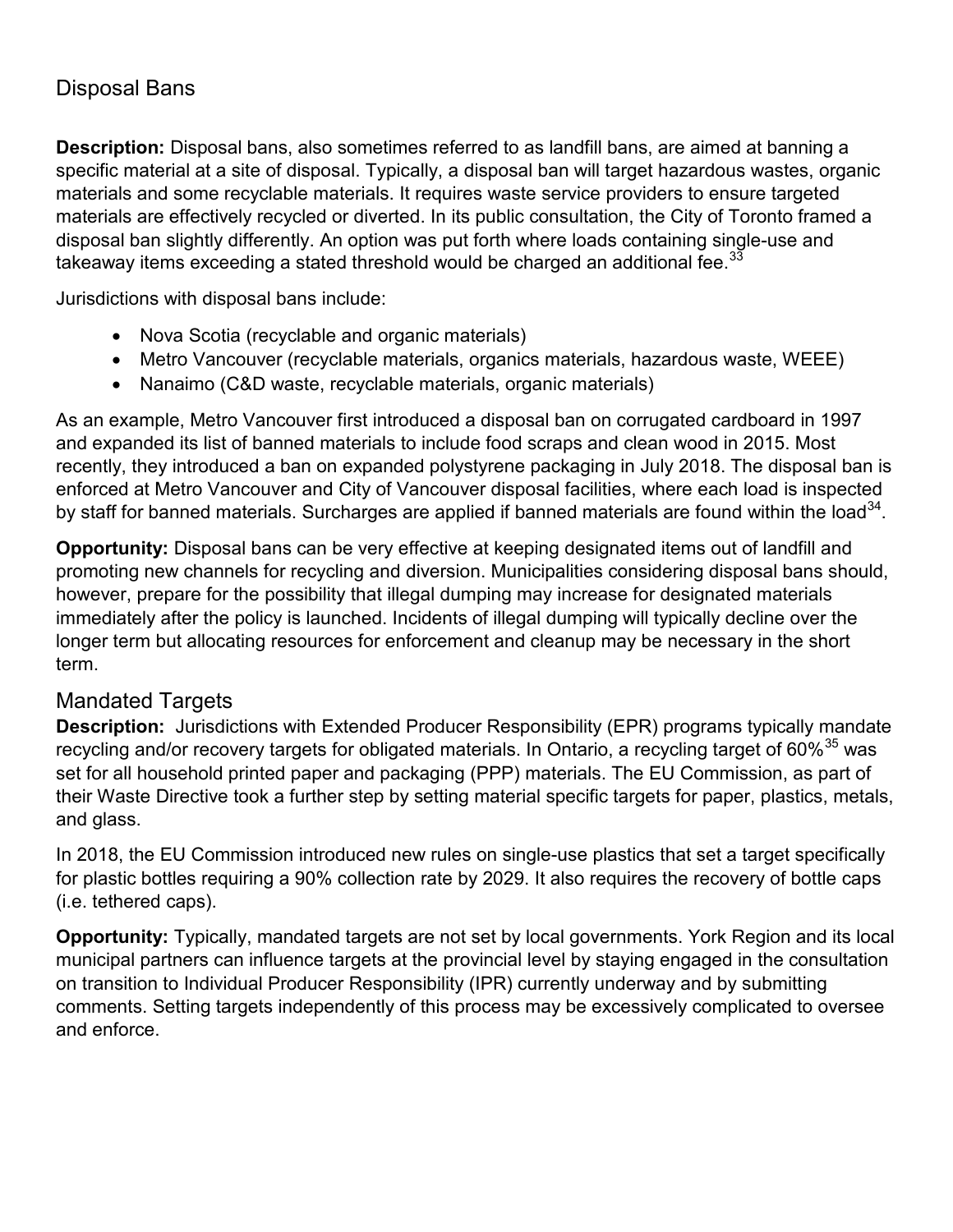### <span id="page-11-0"></span>Government-Mandated Take-Back Programs

**Description:** Some jurisdictions have mandated take-back programs for materials to combat litter and increase recycling and diversion. While there are mandated programs for a wide range of materials including Waste Electrical and Electronic Equipment (WEEE), batteries, tires, etc., the most common mandated take-back program for plastics are beverage deposit-return programs. In Canada, 8 out of the 10 provinces and 2 territories have beverage deposit programs. However, the types of beverage containers covered under these deposit programs vary. Figure 1 illustrates the variations in the materials covered.



Figure 1: Canadian Packaging Regulations – Beverage Deposit Programs

While deposit programs can achieve 80%+ recovery rates, they typically target a smaller range of materials and the cost to operate these programs is routinely higher than curbside Blue Box programs funded through an Extended Producer Responsibility (EPR) model. In BC, for instance, the combined cost to run its EPR program and its beverage container deposit program is approximately \$27 per capita. For that cost, British Columbia recovered 56 kg of material per capita in 2017. In Ontario, the EPR program for Blue Box recyclables recovered 58 kg of material per capita in 2017 at a significantly lower cost – \$18 per capita.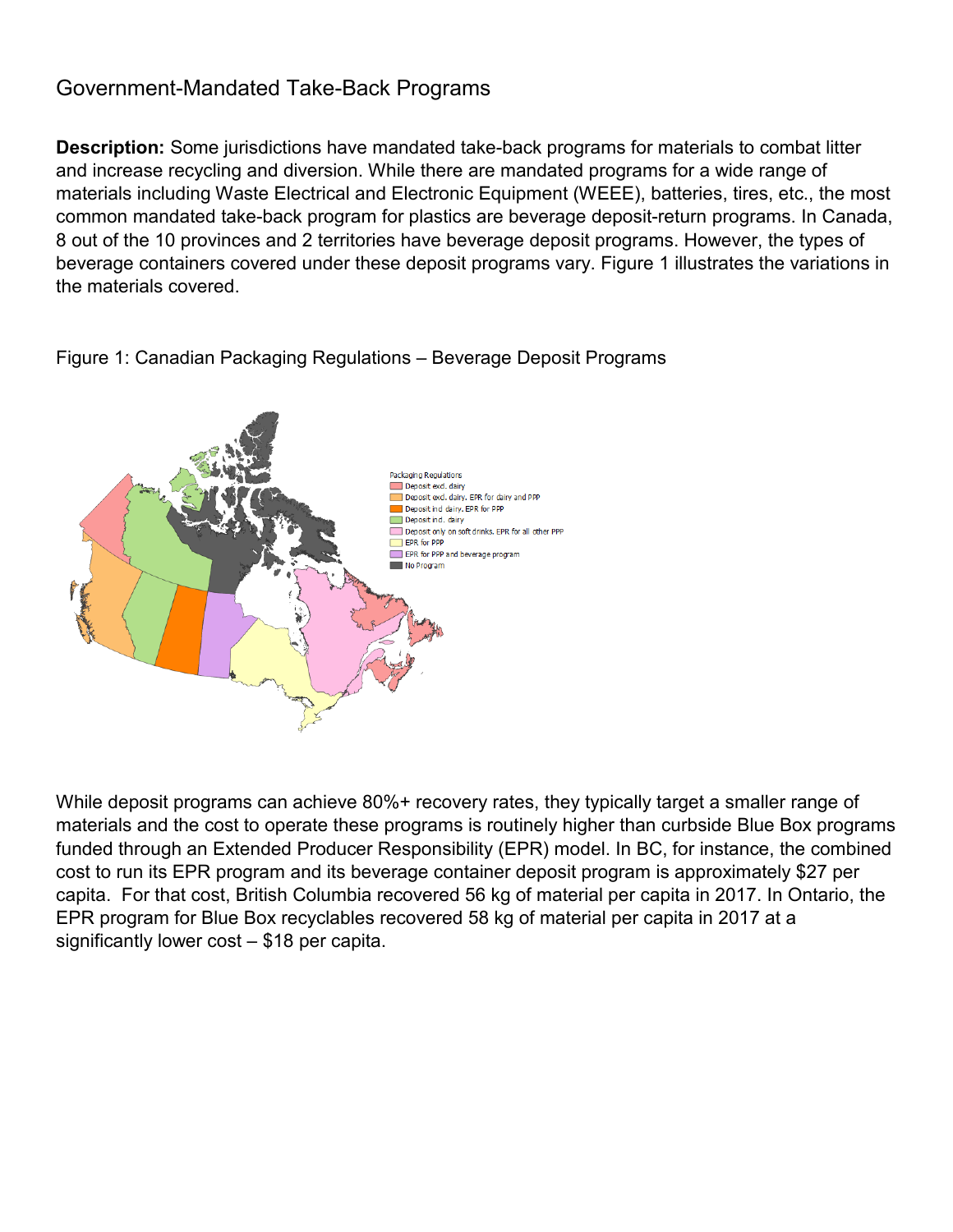

Recovery (kg per capita)

### Figure 2: Diversion Impacts (British Columbia vs. Ontario)

EPR Deposit -Recovery

Furthermore, beverage containers only represent 2% of total waste generated. While it's true that beverage containers (plastic bottles and beverage cans) made up nearly 20% of litter collected in recent York Region cleanups, they represent a small overall share of waste generated by society.

Figure 3: Average Waste Composition of Household Waste



**Opportunity:** The Region and its local municipal partners should advocate for waste diversion policies and legislation that target a broader range of materials that include beverage containers, but should not focus solely on beverage containers. The advocacy strategy should be outcome-focused enabling producers to determine their own approach for meeting the Region's and overall Provincial goals and targets, which may include beverage deposits. Currently, it is not recommended for York Region and its local municipal partners to start a local level beverage deposit program due to logistical challenges and increased operating costs. Additional considerations must also be given to how a deposit program would fit into the changing landscape of producer responsibility in Ontario.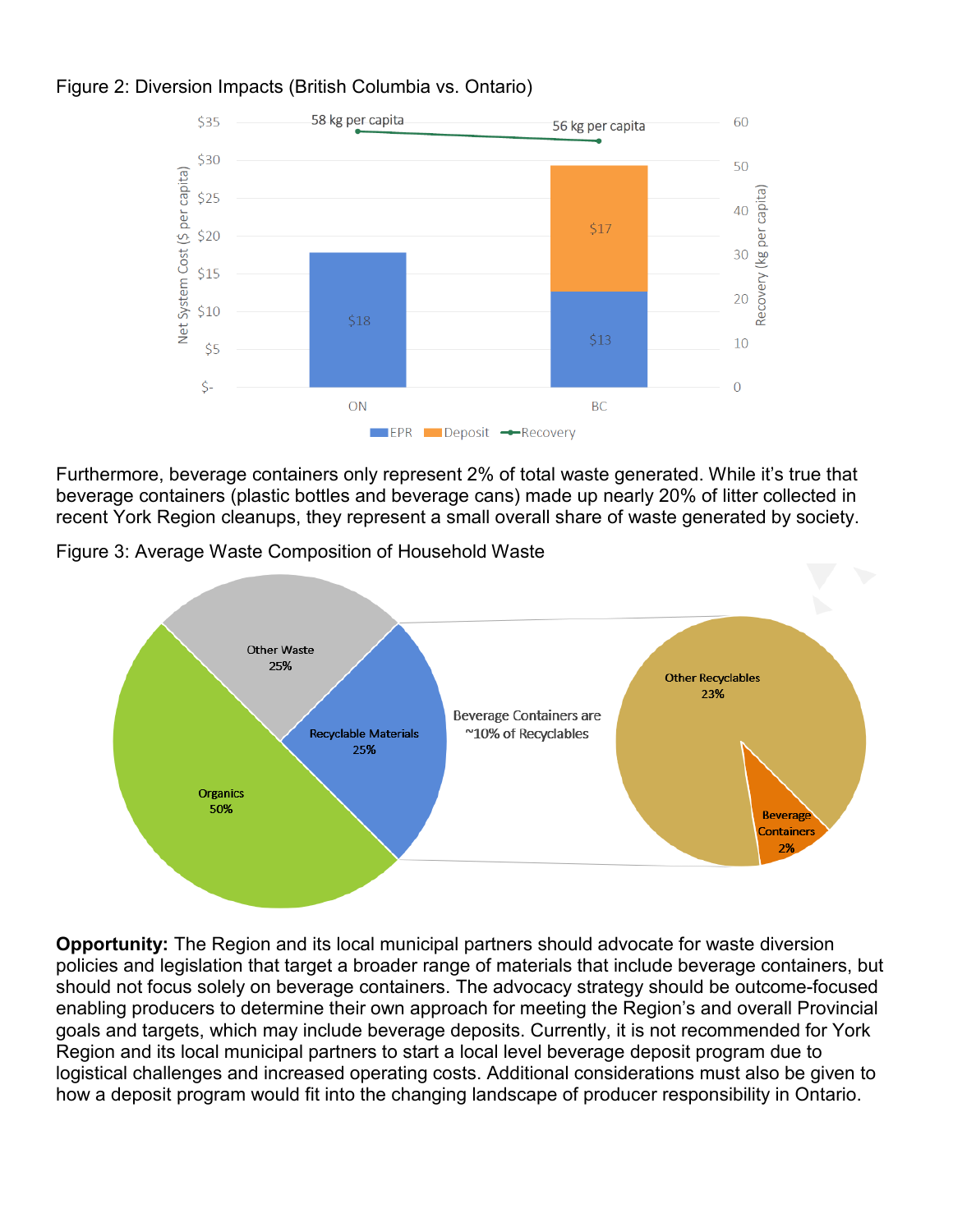As shown on the map in Figure 1, a deposit-return program for beverage containers in York Region would add to the patchwork of programs across the country which is contrary to the direction advocated by many industry experts who are calling for harmonization for the benefit of both producers of packaging and consumers. York Region and its local municipal partners should advocate for harmonization of programs and materials collected across the province.

# <span id="page-13-0"></span>Industry-Led Programs & Strategies

<span id="page-13-1"></span>Voluntary Take-Back Programs

**Description:** Several organizations and industries have taken the lead and voluntarily take back their materials to meet growing public and government pressures. Most take-back programs focus on creating a circular flow of materials through recycling, like the Nespresso capsule recycling program and the voluntary take-back of plastic bags at grocery stores.

More recently, innovative programs that focus on waste reduction through reuse have emerged. Loop, a program operated by Terracycle, provides consumers with reusable containers for many household items delivered through the mail. This program demonstrates the extent multi-national companies are willing to go to satisfy consumer demand for more sustainable packaging options.

<span id="page-13-2"></span>Reduction Strategies

**Description:** There is a growing trend among businesses to voluntarily reduce or in some cases eliminate packaging waste within their operations. Examples include:

- **Bulk Barn** has initiated a Reusable Container Program where customers can bring their own reusable containers to purchase products.<sup>[36](#page-17-29)</sup>
- **Tivoli Gardens (Denmark)** is an amusement park that sells certain beverage in reusable plastic cups that carry a deposit. Customers can return cups to reverse vending machines to redeem their deposit.<sup>[37](#page-17-30)</sup>
- **Ekoplaza (Netherlands)** is the first grocery store to provide a "plastic-free" aisle. Over 700 products are available without plastic.<sup>[38](#page-17-31)</sup>
- **LUSH Cosmetics** has eliminated all packaging for almost 35% of their products; referring to them as "naked". A campaign was launched to promote this initiative.<sup>[39](#page-17-32)</sup>
- **A&W Canada** launched its "Change is good" campaign announcing they will stop providing plastic straws at all of its stores.<sup>[40](#page-17-33)</sup>
- **Lester B. Pearson International Airport** provides travelers with refillable water stations after security screening to encourage travelers to bring refillable bottles instead of bottled water.

**Opportunity:** Supporting local businesses in initiating take-back programs and implementing reduction strategies is a low-risk strategy that can have a measurable impact on waste reduction if a number of businesses are on board and there is significant uptake by consumers. York Region and its local municipal partners can support these efforts and demonstrate environmental stewardship by working with businesses in the following ways: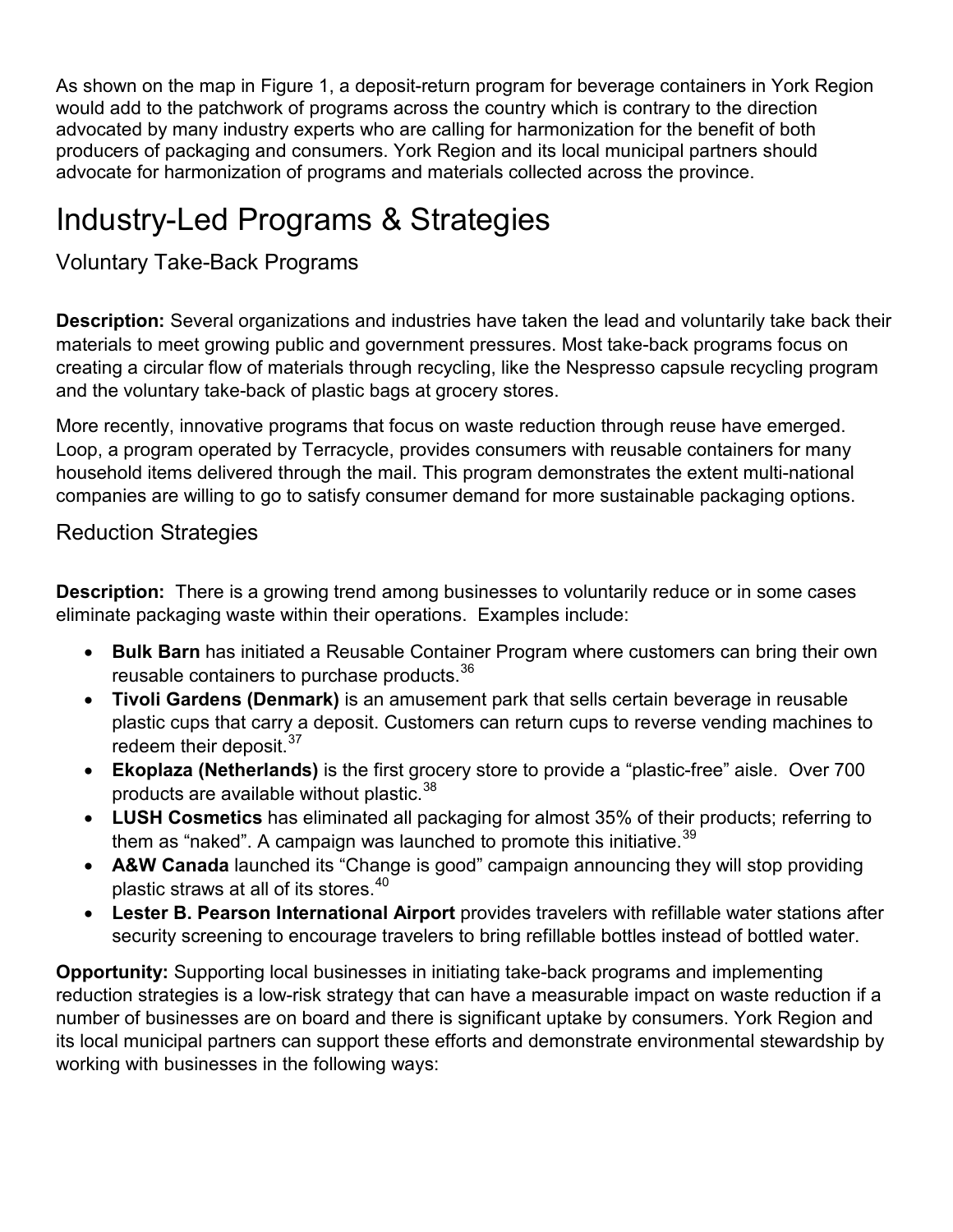- Address and overcome health and safety concerns that can be a real or perceived barrier to launch reuse programs.
- Offer subsidies for local businesses to purchase hydration stations, cigarette recycling receptacles, and other infrastructure that reduces the use of single-use items commonly found as litter. The Region should also consider undertaking these initiatives at all municipal buildings.
- Support Promotion & Education by acting as a hub of information for residents and visitors to learn about voluntary take-back programs and provide recognition to businesses for their waste reduction efforts.
- Engage and partner with local environmental groups to undertake an education campaign on reducing single-use packaging and work with businesses to overcome barriers to adopting zero waste initiatives.
- Connect local businesses to find opportunities for cooperation and learnings through economic development groups and other forums for social and business innovation. Develop guidance document for businesses on how packaging alternatives are managed within York Region, similar to PAC's Sustainability Checklist<sup> $41$ </sup>, with a focus on recycling vs. compostability.

# <span id="page-14-0"></span>Operational Tools (Bagging Recyclables)

**Description:** In recent years, York Region and its local municipal partners have seen an increase in litter due to tipped over recycling bins on windy collection days. As extreme weather events are on the rise, it is expected this trend will continue in coming years. The City of Markham has proposed to address this issue by requiring residents to bag their recyclables; placing recyclables in a clear bag before putting it into their recycling bins. These bags will then be delivered to the York Region MRF, where the bags will be ripped open using a bag-breaker prior to sorting the recyclables. If approved, it is anticipated that all local municipal partners will move to this collection process.

Bagged recyclables typically have a minimal impact on collection operations; however, it has a significant negative impact on and processing operations. Plastic film is a difficult material to manage within MRFs, creating a wide range of sorting challenges. Its lightweight and flexible properties increase maintenance costs as it wraps around screens and disks, reducing the effectiveness of sorting equipment and increasing downtime. Additionally, it acts more like paper (a flat, 2-dimensional material), more so than containers (round, 3-dimensional material) where the rest of the plastics are sorted. This results in increased contamination of fibre materials reducing the revenue of these highvolume materials. Furthermore, bagged recyclables often include organics and other residue that is not recyclable. For example, in 2018 the Region conducted a curbside audit of the blue box program and found Markham's average contamination rate was 31 per cent with approximately 20 per cent of this contamination representing bagged materials that included garbage, recycling and organics. These impacts are in addition to the capital cost associated with installing a bag-breaker to rip open bags, equipment to capture film (overhead vacuums) and the increase in manual labour required to collect the plastic film used, as there is no effective piece of equipment in the market today to sort plastic film.

York Region conducted a detailed study in 2014 to quantify impacts of allowing residents to bag their recyclables. The key conclusion from this study identified it would be cost-prohibitive, with an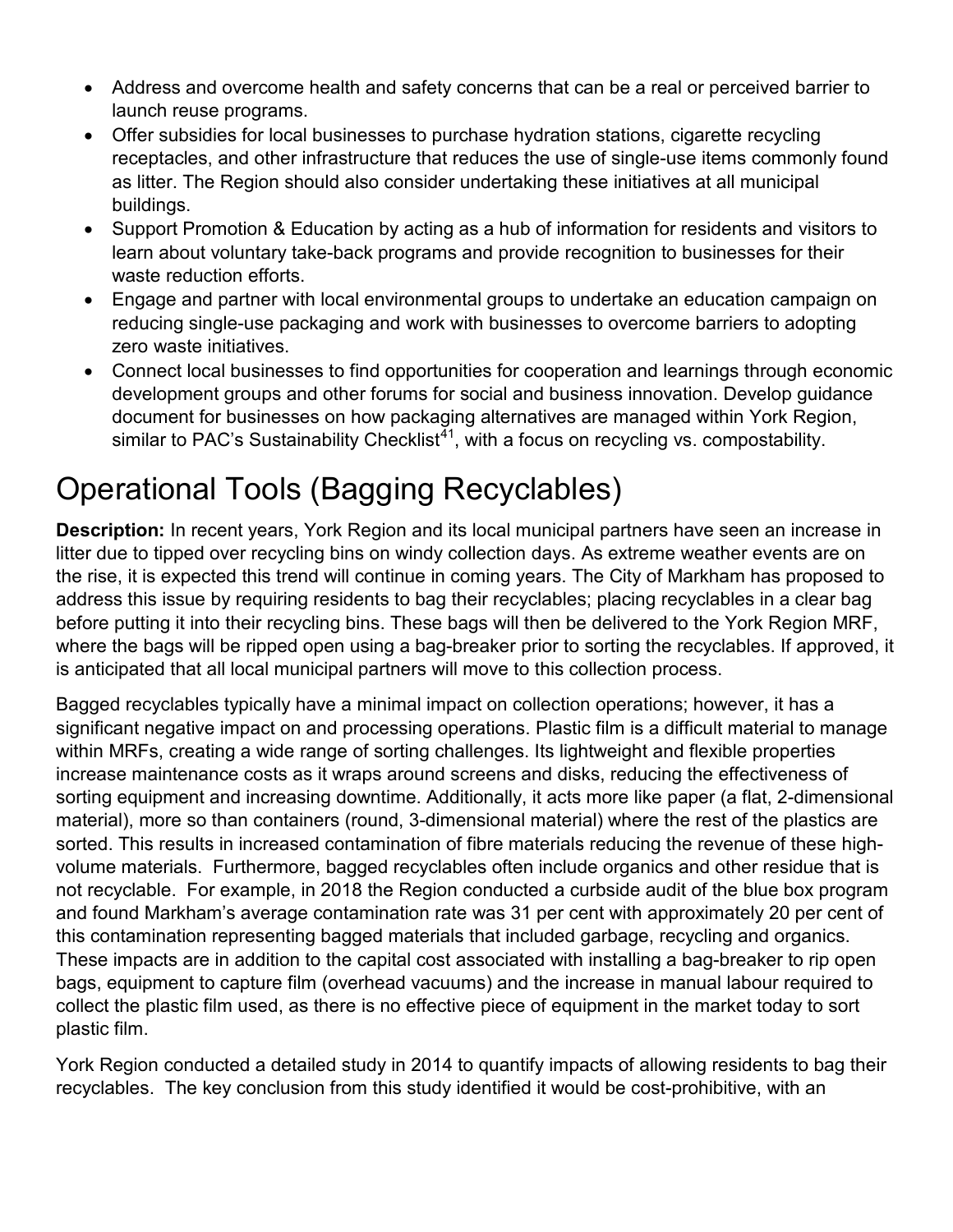estimated net cost of \$8,400,000 over a 10 year period,to provide residents with the option to use bag as a supplement to the existing blue box container. The study was comprehensive and thorough including analysis on the benefits and costs associated with collections, litter, processing as a result of installing bag breakers and conducting a sensitivity analysis. While a significant undertaking would be required to update these findings to todays current prices and market conditions, a high level snap shot analysis is provided below which focuses on the impact to manual labour required to sort incoming recyclable materials captured in plastic bags at the MRF. Figure 4 illustrates the increase in manual labour required at the MRF, if all residents in York Region bagged their recyclable materials. Based on 2019 pricings, the additional 18 staff noted in Figure 4 would cost the Region an additional \$900,000 annually.

Figure 4: Impact to Material Recovery Facility manual operations to manage bagged recyclables



**Opportunity:** York Region and its local municipal partners have several options in minimizing litter due to windy collection days. These options include:

- Allowing residents to use lids for their recycling boxes<sup>42</sup>;
- Allowing residents to use larger bins with lids (Richmond Hill already provides this option to residents); or,
- Moving to a cart-based program.

As these options will have financial impacts, capital and operational, it is important for York Region and its local municipal partners to assess these impacts on collection operations and determine their effectiveness at reducing litter on windy days.

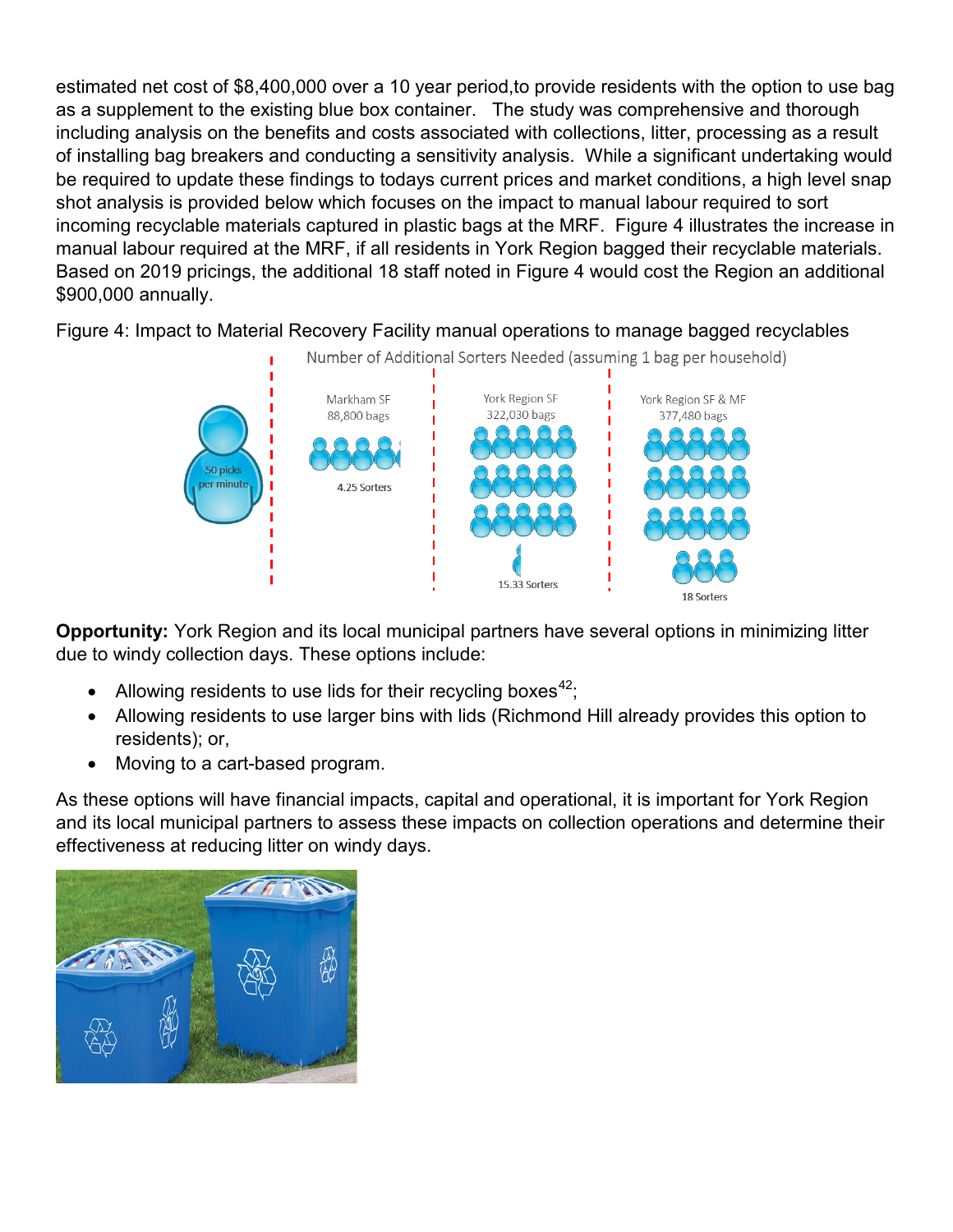# <span id="page-16-0"></span>Recommendations/Takeaways

Given the level of uncertainty at the provincial and federal level with respect to the banning of singleuse plastics and transition to full producer responsibility, it may be prudent for immediate next steps to focus on:

- 1. Demonstrate local level Environmental Stewardship through green procurement options and reduction of single-use plastics within municipal buildings. Provide and incentivize staff and visitors with options to use reusable containers over single-use packaging (e.g. refillable water stations, discounts at cafeteria for using reusable mugs, etc.)
- 2. Actively participate and align policies with neighbouring municipalities (e.g. City of Toronto) to tackle single-use items to maximize opportunities for harmonization and consistent policymaking. The City of Toronto has undertaken extensive consultation regarding its singleuse plastic reduction strategy<sup>43</sup>.
- 3. Supporting businesses and community groups on waste reduction initiatives.
- 4. Conducting research to better understand the underlying causes of litter in York Region specifically.
- 5. Investing in infrastructure improvements to address those causes, where appropriate, and monitoring impact.
- 6. Actively monitoring the impacts of policies implemented in other jurisdictions to gain insight and ensure policies being considered are designed to minimize substitute effects and do not sacrifice upstream environmental benefits.
- 7. Continuing to consult with businesses and other stakeholders to understand the potential impact of the mandated policy options discussed above to inform policymaking.
- 8. Develop positions and advocacy strategies related to mandatory take-back programs, disposal bans, material targets, by-request bylaws, and materials bans. These policies represent a wide range of tools for York Region to utilize in minimizing the use and disposal of single-use materials.

These steps would pave the way for more extreme strategies like material bans and prepare the Region for successful adoption of mandates imposed by the provincial and/or federal government. That being said, York Region and its local municipal partners may be pushed to take more dramatic action, more quickly. In that case, consider moving forward with lower risk policies like by-request bylaws to prepare the community for more dramatic measures in the future.

<span id="page-16-1"></span> $^{\text{1}}$  [https://www.chicagotribune.com/opinion/commentary/ct-perspec-indian-crying-environment-ads-pollution-1123-](https://www.chicagotribune.com/opinion/commentary/ct-perspec-indian-crying-environment-ads-pollution-1123-20171113-story.html) [20171113-story.html](https://www.chicagotribune.com/opinion/commentary/ct-perspec-indian-crying-environment-ads-pollution-1123-20171113-story.html) <sup>2</sup>

<span id="page-16-2"></span><sup>&</sup>lt;sup>2</sup>[https://www.sciencedirect.com/science/article/pii/S0095069618305291?utm\\_source=npr\\_newsletter&utm\\_medium=email](https://www.sciencedirect.com/science/article/pii/S0095069618305291?utm_source=npr_newsletter&utm_medium=email&utm_content=20190408&utm_campaign=money&utm_term=nprnews) [&utm\\_content=20190408&utm\\_campaign=money&utm\\_term=nprnews](https://www.sciencedirect.com/science/article/pii/S0095069618305291?utm_source=npr_newsletter&utm_medium=email&utm_content=20190408&utm_campaign=money&utm_term=nprnews)

<span id="page-16-3"></span>[https://prod-environmental-registry.s3.amazonaws.com/2019-](https://prod-environmental-registry.s3.amazonaws.com/2019-03/Reducing%20Litter%20and%20Waste%20in%20Our%20Communities%20Discussion%20Paper_0.pdf)

[<sup>03/</sup>Reducing%20Litter%20and%20Waste%20in%20Our%20Communities%20Discussion%20Paper\\_0.pdf](https://prod-environmental-registry.s3.amazonaws.com/2019-03/Reducing%20Litter%20and%20Waste%20in%20Our%20Communities%20Discussion%20Paper_0.pdf)

<span id="page-16-4"></span>[http://www.europarl.europa.eu/news/en/press-room/20190321IPR32111/parliament-seals-ban-on-throwaway-plastics](http://www.europarl.europa.eu/news/en/press-room/20190321IPR32111/parliament-seals-ban-on-throwaway-plastics-by-2021)[by-2021](http://www.europarl.europa.eu/news/en/press-room/20190321IPR32111/parliament-seals-ban-on-throwaway-plastics-by-2021)

<span id="page-16-5"></span>[https://www.canada.ca/content/dam/eccc/documents/pdf/pollution-waste/ocean-](https://www.canada.ca/content/dam/eccc/documents/pdf/pollution-waste/ocean-plastics/Ocean%20Plastics%20Charter_EN.pdf)

[plastics/Ocean%20Plastics%20Charter\\_EN.pdf](https://www.canada.ca/content/dam/eccc/documents/pdf/pollution-waste/ocean-plastics/Ocean%20Plastics%20Charter_EN.pdf)

<span id="page-16-6"></span><https://www.ellenmacarthurfoundation.org/our-work/activities/new-plastics-economy>